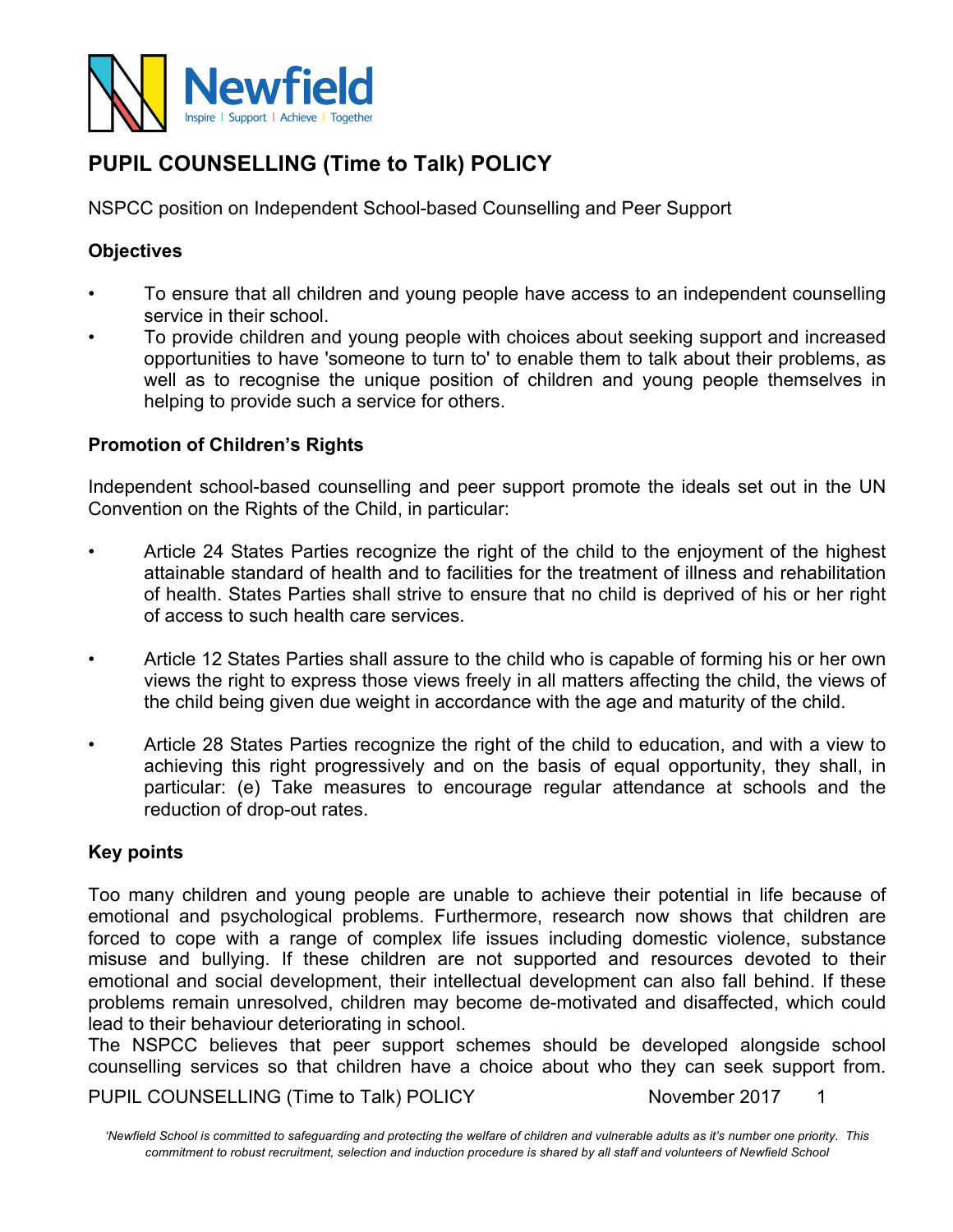Research and practice show us that many children and young people seek confidential support and advice from a variety of sources. Therefore, they should have access to both peer support services and school counselling services.

'If you don't want to tell anyone else you can tell her: Young people's views on school counselling' (British Journal of Guidance and Counselling, 35, pp. 97-114)

Peer support schemes and independent counselling could provide all children with 'someone to turn to' and ensure that young people have someone they can trust in school. The availability of 'someone to turn to' could help to counter the pressure of secrecy that abusers often place on children. Peer supporters can also sometimes offer unique perspectives on why their peers may be suffering and can often identify appropriate strategies to help them.

# **A 'whole school' approach**

The most effective school counselling services and peer support schemes are those that are part of a 'whole school approach' to the issues addressed. This would involve working with the school to examine the context in which the scheme is being established and designing an appropriate scheme. It should meet the specific needs of the school and have the support of staff, governors, pupils and parents. It must also be within the capacity of the school to support and maintain the approach chosen in terms of resources and expertise available.

Schools need to be aware that school counselling services and peer support schemes require important initial groundwork as well as ongoing input if they are to be successful and sustainable. The following are some important considerations:

- School ethos: the school ethos should promote listening and mutual respect.
- Pastoral and curricular support: schools counselling services and peer support schemes need to be fully integrated into pastoral support systems, and also have reference to curricular and classroom activities and other programmes of work where applicable;
- Staff support: it is important that the majority of staff, including voluntary members and senior management, actively supports the scheme and service;
- Clarity is essential, about what needs the scheme and service will answer, what specific groups of pupils will be targeted, and what the scheme can and can't do;
- Resources: the school needs to be aware of what resources the service and scheme will require in order to be successful;
- Publicity: both staff and pupils should be aware of the existence of the service and scheme, its scope and limits, and how to access it;
- Training: consideration needs to be given to who does the training and what it will contain;
- Recruitment and selection: thought needs to be given to this as it is important that the peer supporters chosen are ones that the pupils would genuinely turn to. Pupils must also feel that they have ownership of the process or the scheme may not be used; and
- Support for the peer supporters: the peer supporters will need regular supervision with a member of staff to discuss how things are going and any problems that might arise and to pass on any concerns raised by pupils that are outside their remit. Relates to all of our work with schools not just peer support.

PUPIL COUNSELLING (Time to Talk) POLICY November 2017 2

*'Newfield School is committed to safeguarding and protecting the welfare of children and vulnerable adults as it's number one priority. This commitment to robust recruitment, selection and induction procedure is shared by all staff and volunteers of Newfield School*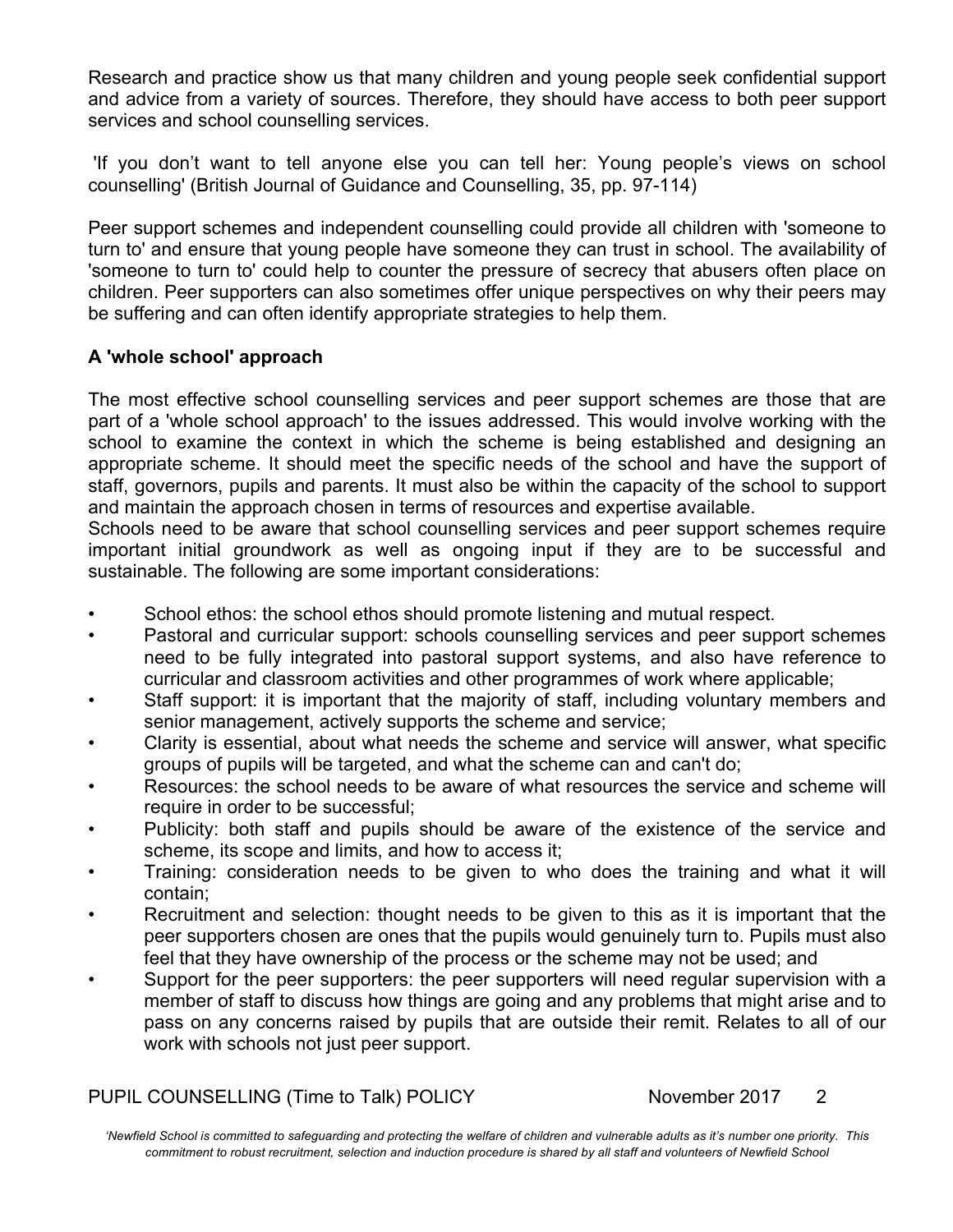## **School-based counselling schemes for all children**

The NSPCC considers that independent school-based counselling services must be available for all children in England and that this is the best way of ensuring that children are safeguarded and their welfare promoted. These counselling services should seek to address children and young people's needs by giving them access to an adult who can help them deal with their problems and give them the tools to help themselves and build their resilience and self-esteem. To ensure that all children are able to reach their full potential, we believe all children should be entitled to receive such services.

School counselling services seek to address children and young people's needs by giving them access to an adult who can help them deal with their problems and give them the tools to help themselves and build their resilience and self-esteem.

The opportunity to use such services must be available to all children and specific communication needs, including signing and communication techniques for children with learning disabilities should be available.

School counselling services must work within a multi-agency framework. They should operate alongside the school health service and the statutory and voluntary services that offer treatment and intervention, such as the child protection service, child and adolescent mental health services, sexual health clinics and family support services.

Befriending, 'buddying' or mentoring schemes may involve academic activities such as paired reading or pupil support, and are also sometimes set up to help pupils who are new to the school settle in. These schemes are much less formal than the other schemes and may only operate in the playground or in an after-school club.

#### **'Time to Talk' at Newfield**

Counsellor/Facilitators' Responsibilities

- To be first line contact in school when the need arises.
- To offer pupils individual or group time to talk/counselling.
- To liaise with the head teacher/deputy head teacher
- To liaise with parents and families where required to support pupil and family well-being
- To carry out training for staff in school to understand the role and purpose of counselling within the school setting
- To provide information on the counselling service, the role of the counsellor and a clear understanding of the contract of confidentiality with pupils.
- To advise staff whose role is to support pupils in emotional distress/ bereavement or who display behaviour that challenges.
- To develop, if appropriate, peer support schemes and other means of support based on counselling values and listening skills.
- To be a 'first point of contact' in school for post-incident counselling.

PUPIL COUNSELLING (Time to Talk) POLICY November 2017 3

*'Newfield School is committed to safeguarding and protecting the welfare of children and vulnerable adults as it's number one priority. This commitment to robust recruitment, selection and induction procedure is shared by all staff and volunteers of Newfield School*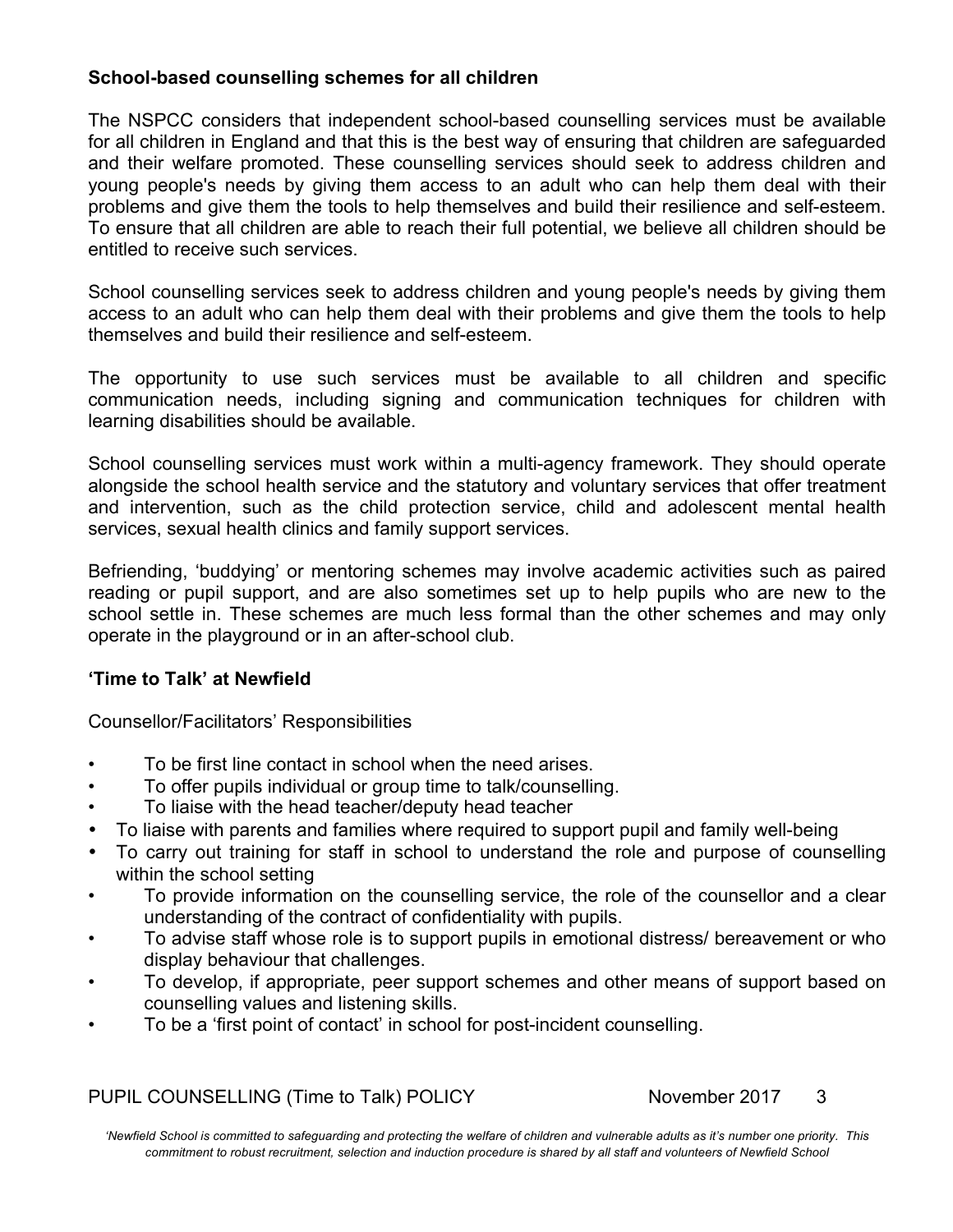Head teacher/ Deputy Head Teacher Responsibilities

- To liaise with the designated counsellor/facilitator
- To liaise with class teachers, parents and LA support agencies if appropriate.
- To network and liaise with personnel from other agencies.
- To ensure Senior Leadership and Governors of the school are informed about the numbers who use the service and give a general overview of the data relating to the reasons for counselling (This data to be statistical only so that individuals concerned remain anonymous)

# **Where 'Time to Talk'/Counselling takes place**

Time to Talk/Counselling provided by a counsellor/facilitator in school takes place during the day, on the school premises, in a quiet room where children and young people can feel safe and comfortable. Ideally the room is furnished in a way that creates an immediate distinction between the counselling room and a classroom.

Access to a confidential telephone line is also provided. A quiet room is an absolutely essential condition of operating the service. Interruptions must be kept to a minimum and a viewing window in the door or open door is advisable for the protection of the counsellor.

Counselling should adopt a 'person-centred' model, using open questions that do not imply 'blame'. This means they are usually led by the pupil, depending on the pupils' ability. However, when working with some pupils eg those with severe learning difficulties, some 'scaffolding' in the form of questions may be necessary.

Children and young people have the right to refuse or discontinue counselling at any time and it is the responsibility of the counsellor to ensure that the rights of autonomy are respected. Where possible, counselling for pupils should take place at a time outside of curriculum time e.g. pastoral times, break-time, before/after lessons, lunchtime, during assembly etc. However, if this is not possible the needs of the pupil should take precedence over 'taught time'.

There are guidelines as to what is the maximum amount of time that a counsellor should spend doing face-to-face counselling with pupils. The length of individual sessions can vary depending on the needs of the child or young person. The usual session time for counselling children and young people in schools is approximately 40 minutes. For pupils with complex difficulties this is reduced to 20 minutes but more frequently, to take account of individual needs.

# **Confidentiality and Safeguarding**

Confidentiality is important to enable children and young people to express their views and perspective on any issue during the sessions in a non-judgemental framework. It is an essential element of the process if the relationship of trust is to develop between the counsellor/facilitator and the individual.

Counsellors working with children and young people with a learning disability may need to liaise with their parents. This needs to be done in consultation with the pupil. Counsellors working in

PUPIL COUNSELLING (Time to Talk) POLICY November 2017 4

*'Newfield School is committed to safeguarding and protecting the welfare of children and vulnerable adults as it's number one priority. This commitment to robust recruitment, selection and induction procedure is shared by all staff and volunteers of Newfield School*